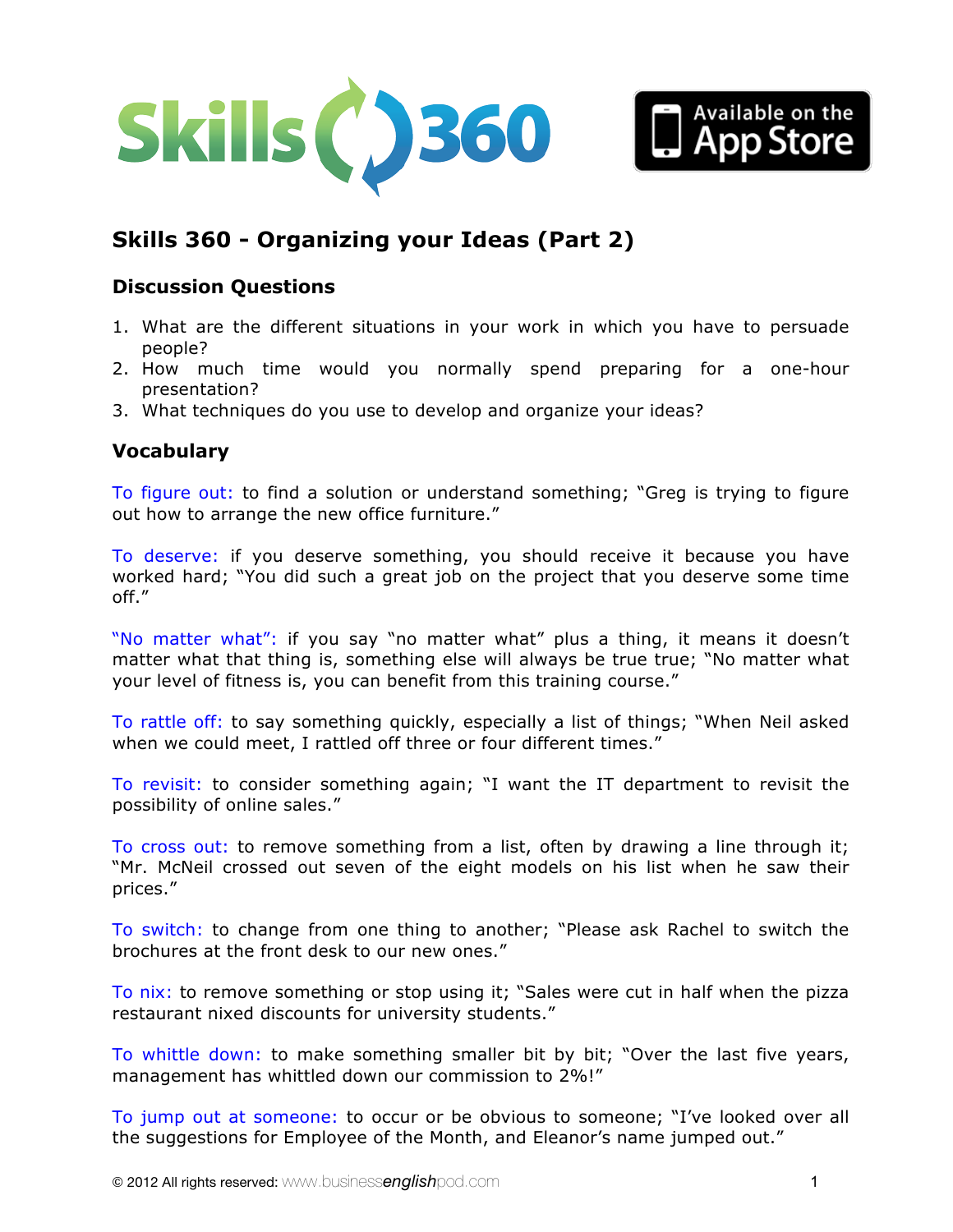To be linked: to be connected in some way; "Our salary raises are linked to the amount of hours we work."

To come up with: to think of or create; "It was actually Val in Accounting who came up with the name for our newest product."

To peruse: to read something, somewhat casually; "After you finish perusing the agenda, let me know if there's something that should be added."

To aim for: to try to do something; to have something as your goal; "We are aiming to hire six new assistant managers this year."

Manageable: can be done without too much difficulty; "I'm sorry, but dealing with sixty-three client accounts on my own isn't manageable."

Memorable: easy to remember; "Our first TV ad was so memorable that people still talk about it fifteen years later."

To strive for: to work hard to do something; to have something as your goal; "It won't be easy, but let's strive to bring in four new contracts by the end of the month."

Roughly: approximately; "Thomas says there are roughly ten laptops that need to be replaced."

To throw in: to add or include; "The Rolston rep ordered 2500 extra packs, so we threw in a case of the new UBSs for free."

To gel with: to match, get along with, or combine well with; "The bright pink package just doesn't gel with our corporate image."

Parallel: if two things are parallel, they happen in the same way; if sentences or phrases are parallel, they are made with the same pattern; "Tad's Fitness has a nicely parallel tag line: 'Get up, Get out, Get fit.'"

To have a nice ring to it: to sound nice or impressive when said aloud; "Harry Mueller, Vice President of Sales… that does have a nice ring to it, doesn't it?"

To shoot for: to try for, attempt to accomplish, or have as a goal; "Can we shoot for Friday to have those banners printed?"

To pare down: to make something smaller by removing parts; "You need to pare down the product description to only 55 words."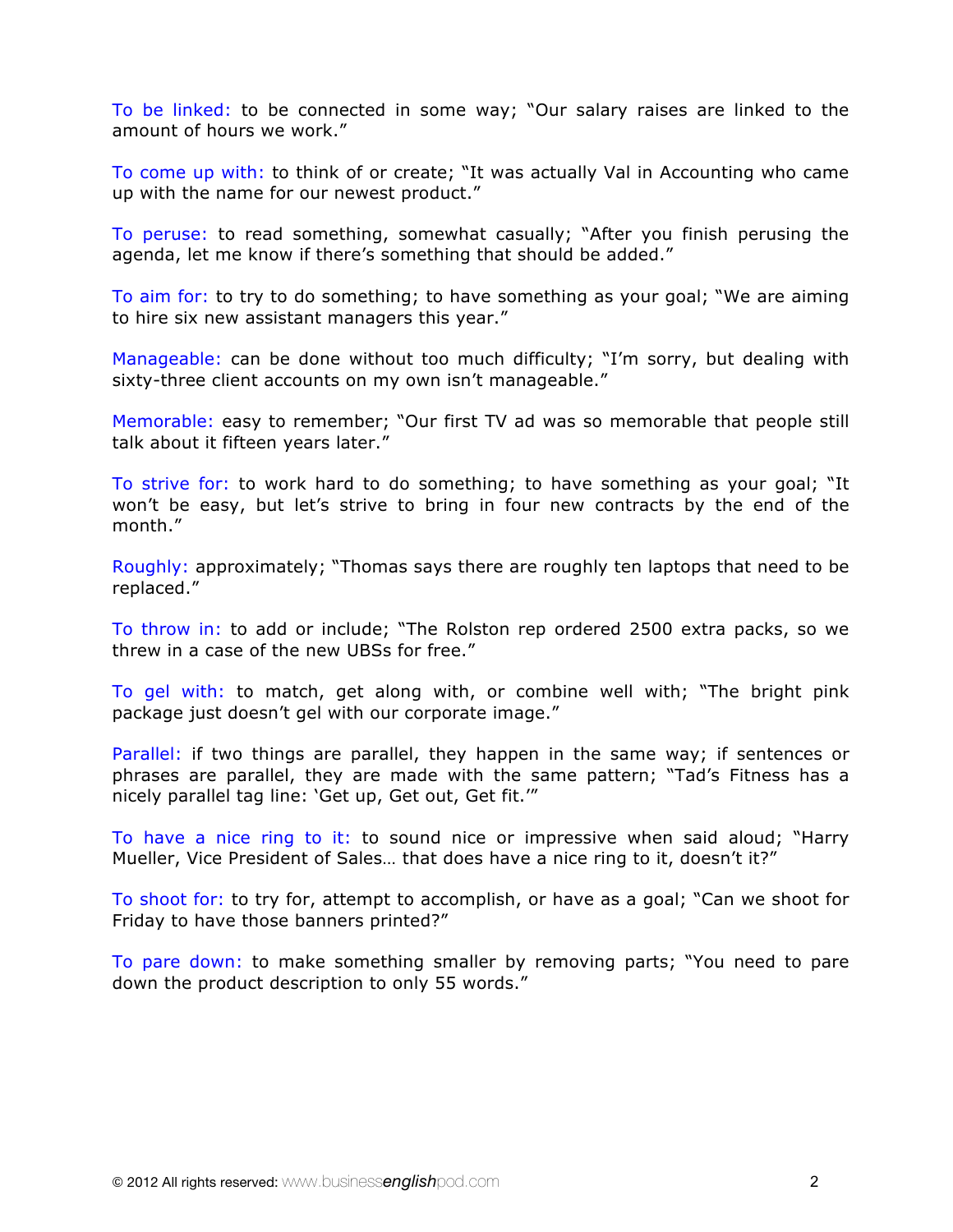# **Transcript**

Hello and welcome back to the Skills 360 podcast. I'm your host Tim Simmons, and today I'd like to help you organize your ideas.

Before we get into that, a quick reminder that our Business English App for the iPhone and iPad is now available in the App Store. The app comes packed with over 100 great lessons from Business English Pod – including *all* our Skills 360 lessons. And the best news of all? It's free to download. Just head over to www.BusinessEnglishPod.com for the App Store link.

Okay, now here's a situation we all find ourselves in: we've got a purpose and we have a bunch of ideas. And we have to figure out how to make those ideas serve our purpose. Maybe the purpose is to convince your manager that you deserve a promotion. Or maybe you want to develop a personal goal plan. Or maybe you have to give a presentation to the Board about recent technological trends.

No matter what your purpose, you can't just rattle off a bunch of ideas one after another. They need organization. And this is why we take time to prepare.

Last week we looked at several ways to generate ideas. But once you have a big list of ideas, what are you going to do with them? That's what I'll talk about today.

You need to start by revisiting your purpose. What is it you're trying to do? Inform, persuade, set goals, warn, recommend? And who are you organizing your ideas for? A group of potential investors? Your boss? A customer or client? Or are the ideas just for yourself? With a clear purpose and audience, you can go through your list of ideas and cross out those that don't really apply. For example, maybe you're trying to convince a customer to switch from the competition to your company. You've brainstormed all the great things about your company and its products. Somewhere in your list is "positive workplace culture." That's wonderful. But does a potential customer care? Probably not. So nix it.

Great, so you've whittled down your ideas. Now what? Now you need to start combining and grouping what remains. Look at the ideas and see if any themes jump out at you. You may notice that several ideas are linked to one bigger idea. Or one big idea in your list seems to include a bunch of smaller ideas in your list. You can rewrite these groupings of ideas on a new piece of paper, or you can just draw lines connecting them. For example, maybe you are going to be introducing your company to a potential foreign partner. You've come up with a big list of ideas related to your business. It includes things like salespeople, products, brand image, executive, history, founder… You peruse this list and see that salespeople, executive, and founder are all people, so you put them in a group.

How many groups you end up with will vary. But if you're going to make your ideas work for you, it's good to aim for a manageable number of groups. Most people deal well with 2, 3, or 4. Any more than that and it becomes more complex and less memorable.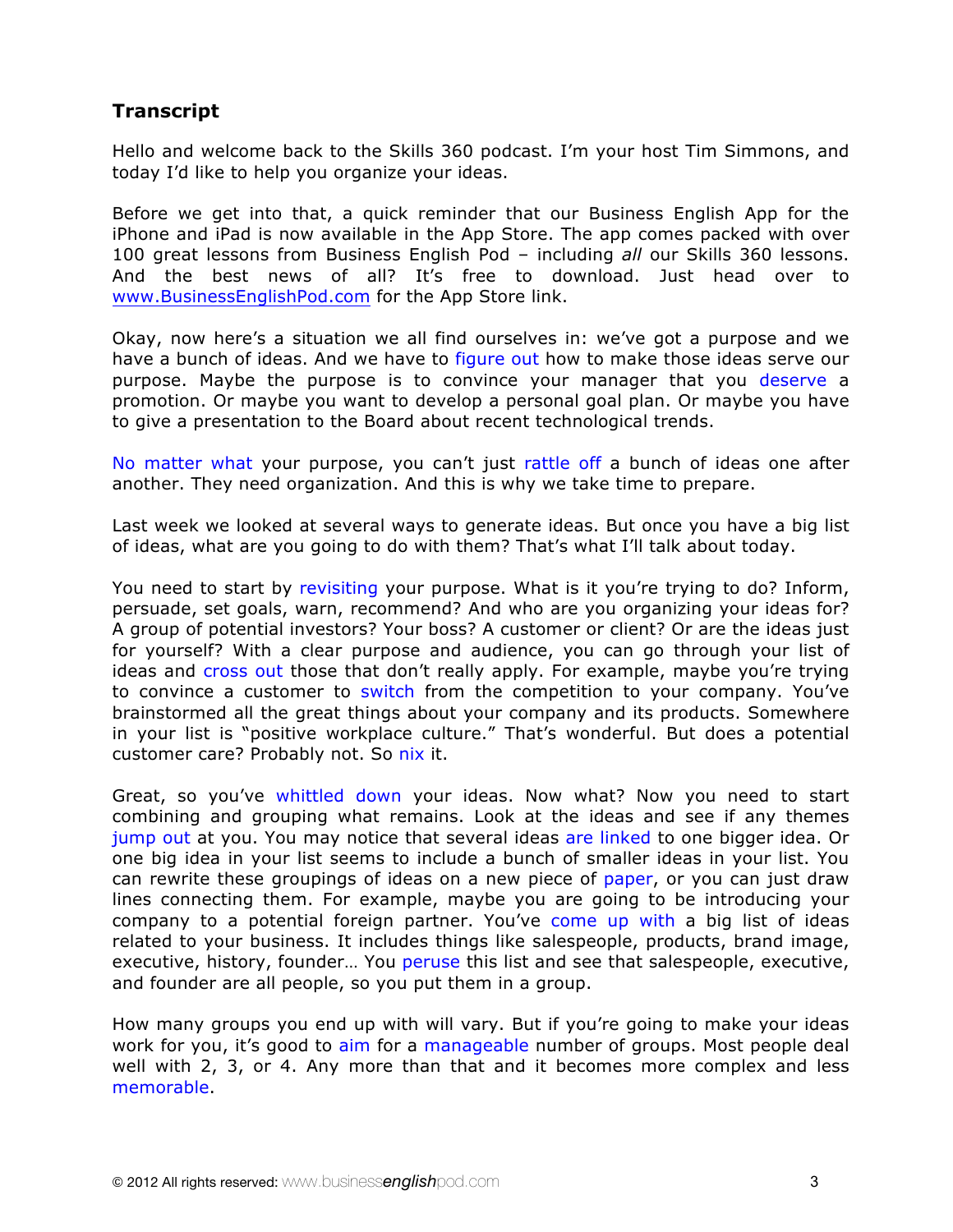Once you've grouped your ideas, explore them a bit more. Remove the ideas that don't really seem to fit perfectly, and try to think of others that you've missed. Strive for balance. You want your groups of ideas to have roughly the same amount of content. In our earlier example in which you grouped different people together, you might realize you want to throw in others, like researchers and factory workers. And maybe you want to cross out "founder" because it doesn't seem to gel with your purpose.

So, you've got a few groups of ideas or things. And you've made sure that the groups are balanced. Now try giving these groups short titles. One word is best, though you can use a phrase as well. Try to make them parallel. That is, they should all be phrased the same way. For example, you might have "at home," "at work," and "at the cottage." You could also have them all start with the same letter. For example, we had "people" as one of the idea groups for introducing your company. Your other groups could be "products" and "places." Doesn't that have a nice ring to it? People, products, and places.

That's what your shooting for. A few groups of related ideas that can be given tight and memorable titles. You start by generating as many ideas as possible, then you start paring down and grouping them together, then you explore each group a bit more, and finally you label them. You're organized and ready to go!

That's all for today. If you'd like to test yourself on what we've just covered, have a look at the **myBEonline.com** website. There you'll find a quiz about today's show as well as a complete transcript.

So long. And see you again soon.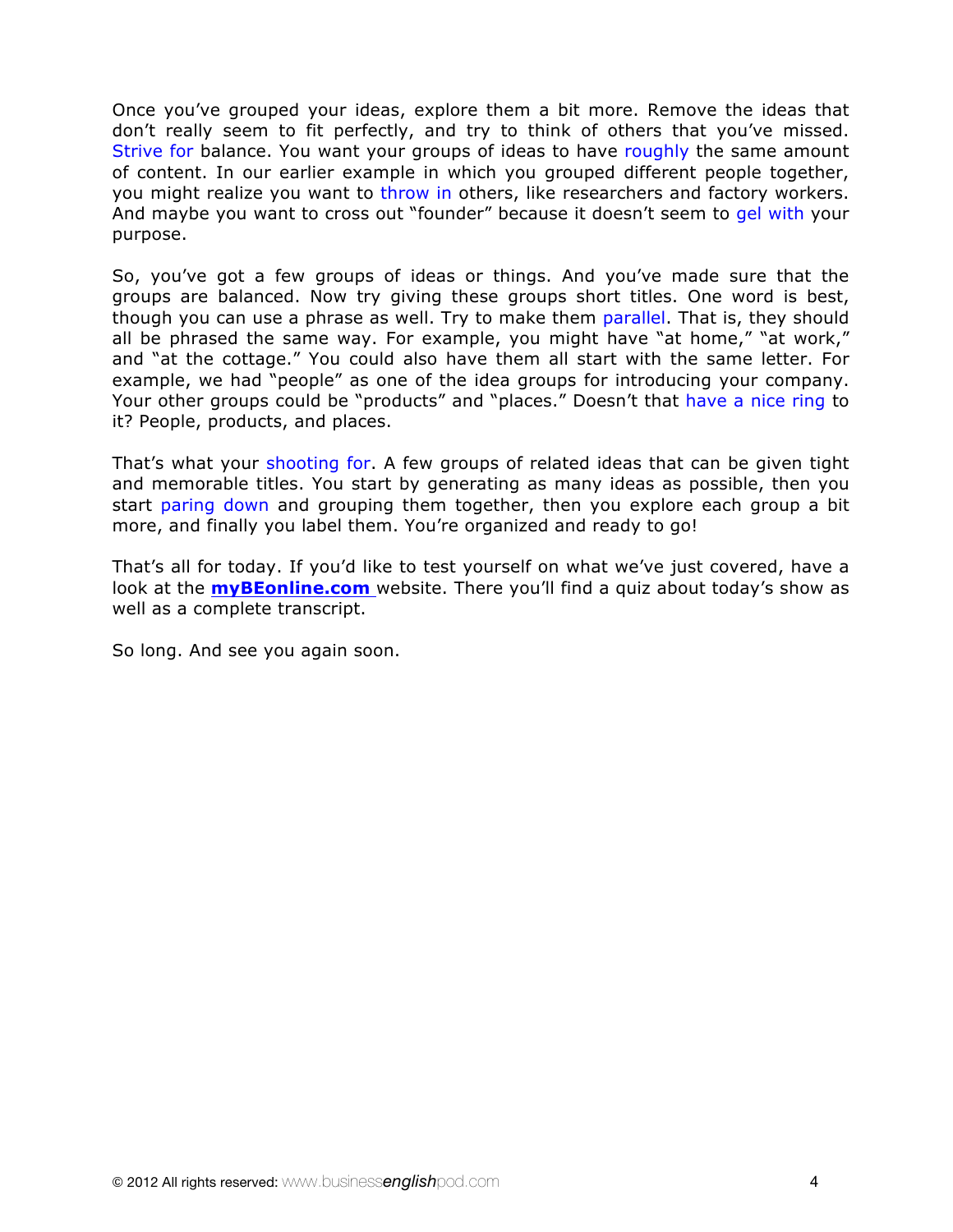## **Review**

- 1. What does Tim say about your ideas and your purpose?
	- A Your purpose should be designed to fit your ideas
	- B Your ideas should serve your purpose
	- C Your purpose and ideas might come into conflict
	- D Your ideas may each have a different purpose
- 2. With a clear purpose and an understanding of who your audience is, you can then…
	- A … give names to your ideas
	- B … create different categories
	- C … deliver your ideas in an organized manner
	- D … remove some of the ideas from your list
- 3. How many groups does Tim recommend creating for your ideas?
	- A 1 or 2
	- B 5 to 10
	- $C<sub>2</sub>$  to 4
	- D exactly 3
- 4. Tim says that after grouping your ideas, you can add and subtract from each group. When you do this, you should strive for  $\qquad \qquad$ .
	- A Balance
	- B Clarity
	- C Comprehension
	- D Quantity
- 5. Which of the following are examples of parallel titling? [choose 2]
	- A What we do and how we do it
	- B Products, retail outlets, and the customers we serve
	- C Today's tools and tomorrow's technologies
	- D Our processes, the policies we follow, and planning for the future
	- E Long-term planning and crisis management
- 6. What point was NOT mentioned as a part of organizing your ideas?
	- A Grouping ideas together
	- B Giving names to idea groups
	- C Asking others for fresh ideas
	- D Removing inappropriate or irrelevant ideas
	- E Thinking clearly about your purpose